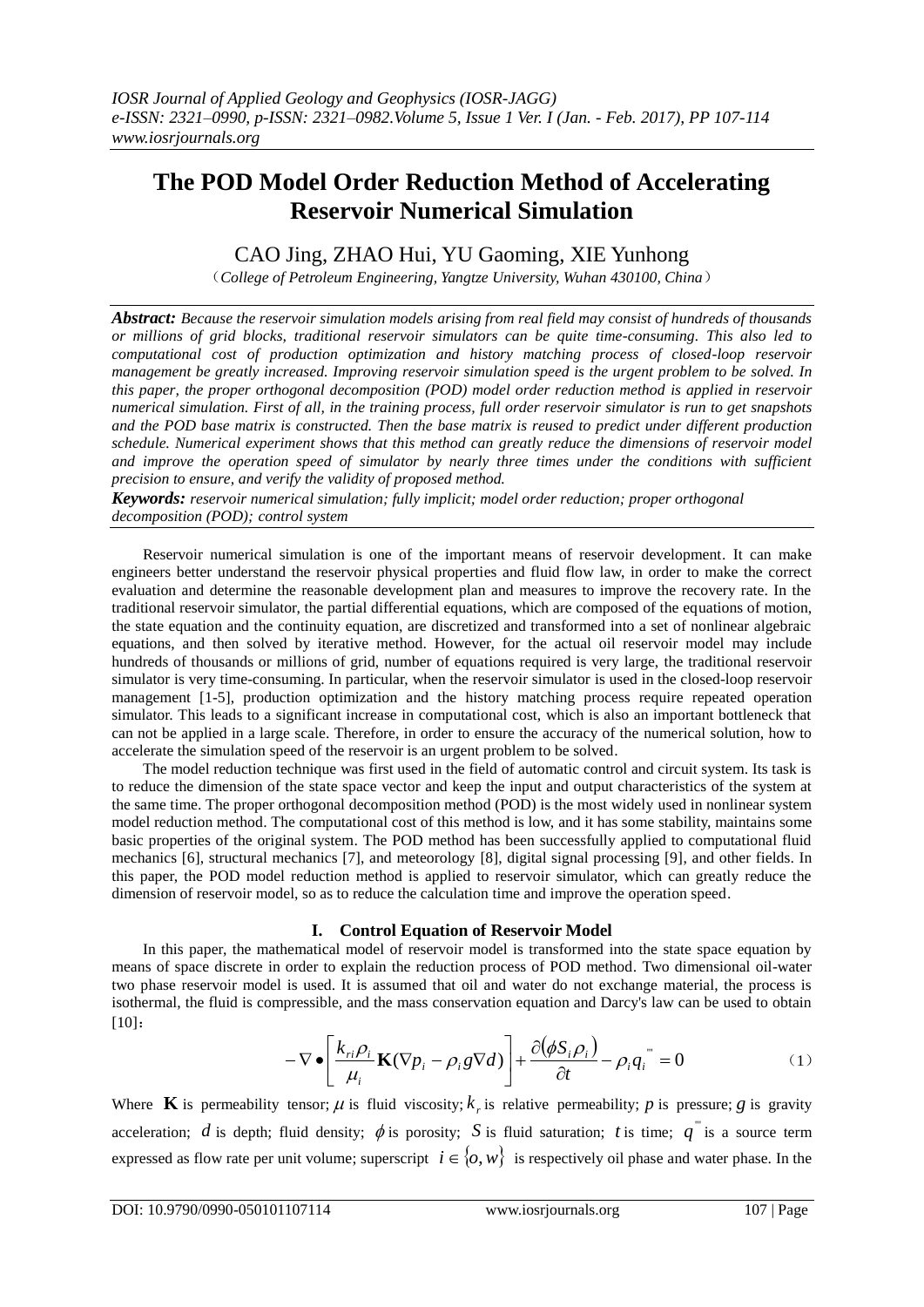equation (1), there are four unknown quantities,  $p_w$  and  $S_o$  are eliminated by using the auxiliary equation (2) and (3), so that only the state variables  $p_o$ ,  $S_w$  are included in the equation,

$$
S_o + S_w = 1 \tag{2}
$$

$$
p_o - p_w = p_c(S_w)
$$
 (3)

Where  $p_c(S_w)$  is oil-water two-phase capillary pressure.

We consider the relatively simple cases and ignore gravity and capillary force. Format to discrete in space (4), see the specific derivation of literature [11]:

by using five point block centered finite difference, we may have the nonlinear first-order differential equation  
\n(4), see the specific derivation of literature [11]:  
\n
$$
\left[\begin{array}{c}\n\mathbf{V}_{wp} & \mathbf{V}_{ws} \\
\hline\n\mathbf{V}_{op} & \mathbf{V}_{os}\n\end{array}\right]\n\left[\begin{array}{c}\n\dot{\mathbf{p}} \\
\hline\n\mathbf{T}_{o} & \mathbf{0}\n\end{array}\right]\n+\n\left[\begin{array}{c}\n\mathbf{T}_{w} & \mathbf{0} \\
\hline\n\mathbf{T}_{o}\n\end{array}\right]\n\left[\begin{array}{c}\n\mathbf{p} \\
\hline\n\mathbf{F}_{o}\n\end{array}\right]\n=\n\left[\begin{array}{c}\n\mathbf{F}_{w}(\mathbf{s}) \\
\hline\n\mathbf{F}_{o}(\mathbf{s})\n\end{array}\right]\n\mathbf{q}_{well,t}
$$
\n(4)

Where: vector **p** and **s** is grid center oil pressure  $p_o$  and water saturation  $S_w$  respectively; **p** and **s** is the time t derivative of vector **p** and **s** respectively; V is the cumulative matrix; T is transmission matrix; F is divided flow matrix; Vector  $\mathbf{q}_{well, t}$  is the total flow of oil-water well.

Define the state vector **x** , input vector **u** and output vector **y**

$$
\mathbf{x} \Box \begin{bmatrix} \mathbf{p} \\ \mathbf{s} \end{bmatrix} \qquad \mathbf{u} \Box \begin{bmatrix} \breve{\mathbf{q}}_{well,t} \\ \breve{\mathbf{p}}_{well} \end{bmatrix} \qquad \mathbf{y} \Box \begin{bmatrix} \overline{\mathbf{p}}_{well} \\ \overline{\mathbf{q}}_{well,v} \\ \overline{\mathbf{q}}_{well,o} \end{bmatrix}
$$
(5,6,7)

Where vector  $\overline{\mathbf{q}}_{well,t}$  and  $\overline{\mathbf{p}}_{well}$  represent the well of the constant flow and the bottom hole pressure respectively; The vector  $\overline{\mathbf{p}}_{well}$  indicates the output bottom hole flow pressure of the constant flow well; Vector  $\overline{\mathbf{q}}_{well,o}$  and  $\overline{\mathbf{q}}_{well,w}$  indicate the output oil and water flow of the constant bottom hole pressure respectively.

The equation (4) can be written as the form of state space equation [11]:<br> $\dot{\mathbf{x}} = \mathbf{f}(\mathbf{x}, \mathbf{u}) = \mathbf{A}_c(\mathbf{x})\mathbf{x} + \mathbf{B}_c(\mathbf{x})\mathbf{u}$ 

$$
\dot{\mathbf{x}} = \mathbf{f}(\mathbf{x}, \mathbf{u}) = \mathbf{A}_{\mathbf{c}}(\mathbf{x})\mathbf{x} + \mathbf{B}_{\mathbf{c}}(\mathbf{x})\mathbf{u}
$$
 (8)

$$
\mathbf{x} = \mathbf{1}(\mathbf{x}, \mathbf{u}) = \mathbf{1} \mathbf{x}_c(\mathbf{x}) \mathbf{x} + \mathbf{D}_c(\mathbf{x}) \mathbf{u}
$$
  

$$
\mathbf{y} = \mathbf{h}(\mathbf{x}, \mathbf{u}) = \mathbf{C}(\mathbf{x}) \mathbf{x} + \mathbf{D}(\mathbf{x}) \mathbf{u}
$$
(9)

In the control system,  $A_c$  is called the system matrix,  $B_c$  is called the input matrix,  $C$  is called the output matrix, **D** is called the direct transfer matrix. Because the elements of the matrix  $V$ ,  $T$ ,  $F$ ,  $J$  are function of the state variables, the system is a nonlinear system.

The control equation (8) is solved by the full implicit method,  $\Delta x / \Delta t$  approximating derivation  $d\mathbf{x} / dt$ , we have

$$
\frac{\Delta \mathbf{x}}{\Delta t} \approx \mathbf{f}(\mathbf{u}(t), \mathbf{x}(t)) \tag{10}
$$

Sets  $\mathbf{x}_k$  representing the value of the state variable at  $t_k$ ,  $\mathbf{x}_{k-1}$  representing the value of the state variable at  $t_{k-1}$ , we have

$$
\mathbf{X}_{k} = \mathbf{X}_{k-1} + \Delta t \mathbf{f}_{c}(\mathbf{u}_{k}, \mathbf{X}_{k})
$$
\n(11)

Ordering  $\mathbf{f}_k = \mathbf{x}_{k-1} + \mathbf{f}_{c,k} \Delta t$ , there are

$$
\mathbf{x}_{k} = \mathbf{f}_{k}(\mathbf{u}_{k}, \mathbf{x}_{k}, \mathbf{x}_{k-1})
$$
 (12)

Since both ends of the equation (12) contains  $\mathbf{x}_k$ , it is a nonlinear equation set, which is usually solved by Newton iteration method. However, when the dimension of the variables is very high, the solving process is very time-consuming, and the computational cost is large. For this purpose, the POD model reduction method is applied to the reservoir simulation, the dimension of  $\mathbf{X}_k$  is reduced, and the operation speed is improved.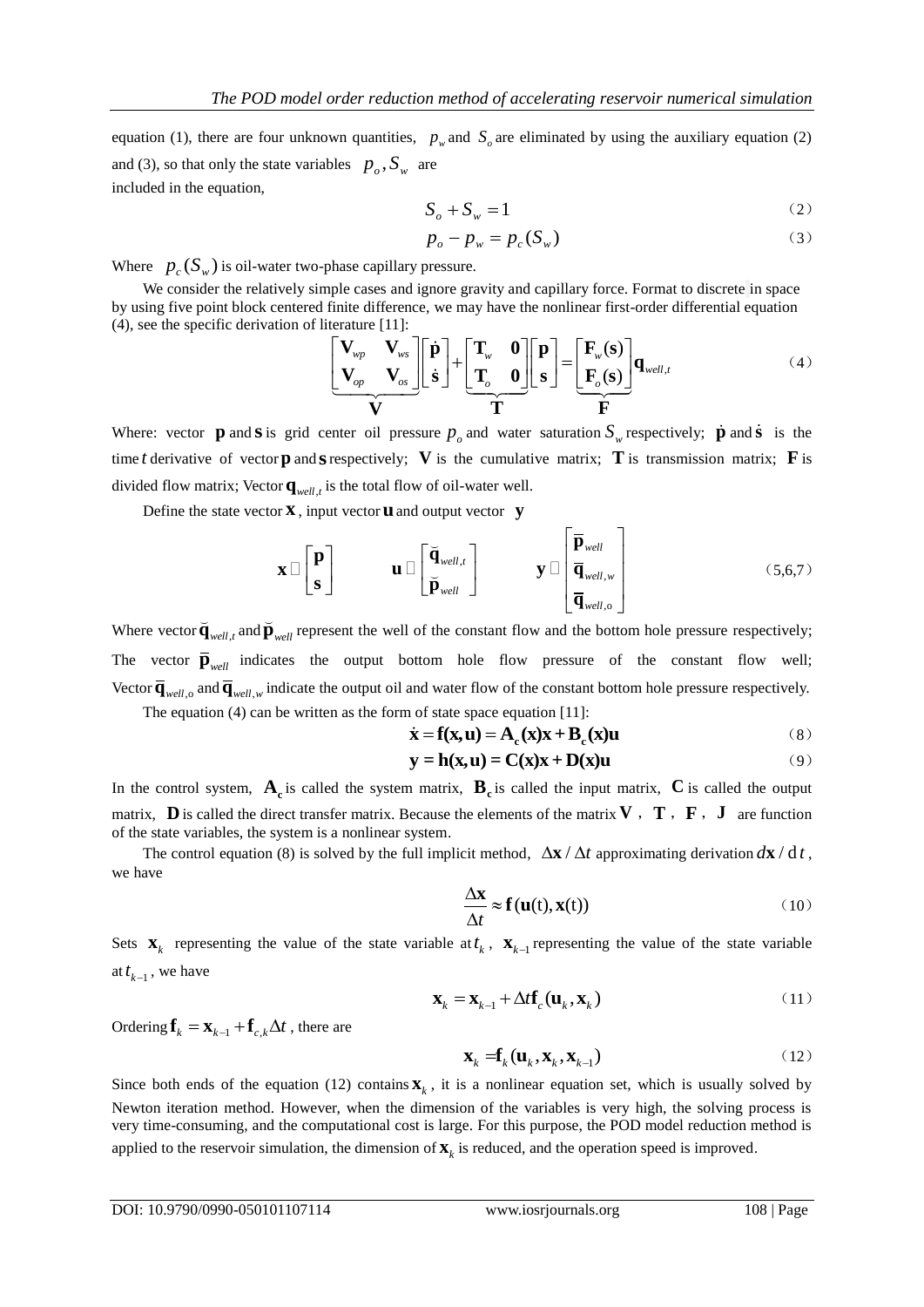#### **II. POD Model Reduction Methods**

POD method is also called empirical orthogonal function method and Karhunen–Loève decomposition method. In this method, a set of optimal orthogonal basis is constructed by using the data obtained from the given theory or experiment to reduce the order. The basic principle of the method and its application in reservoir numerical simulation are given below. The POD method is introduced in detail in the reference [12, 13].

### **2.1 The basic principle of POD method [14]**

Assuming that  $\varphi_1, \varphi_2, \dots, \varphi_n$  is the standard orthogonal basis vector of the data set  $\{x_1, x_2, \dots, x_m\}$ ,

the sample 
$$
\mathbf{x}_i \in \mathbf{R}^n
$$
 can be linearly expressed in the following form  

$$
\mathbf{x}_i = c_{1i}\boldsymbol{\varphi}_1 + c_{2i}\boldsymbol{\varphi}_2 + \dots + c_{ni}\boldsymbol{\varphi}_n, \quad i = 1, 2, \dots, m
$$
(13)

where  $c_{ji} = \boldsymbol{\varphi}_j^T \mathbf{x}_i$ . If the first  $k$  base vector is chosen to approximate the sample vector  $\mathbf{x}_i$ , we have<br>  $\mathbf{x}_{i(k)} = c_{1i} \boldsymbol{\varphi}_1 + c_{2i} \boldsymbol{\varphi}_2 + \cdots + c_{ki} \boldsymbol{\varphi}_k$  (14)

$$
\mathbf{x}_{i(k)} = c_{1i}\mathbf{\varphi}_1 + c_{2i}\mathbf{\varphi}_2 + \dots + c_{ki}\mathbf{\varphi}_k
$$
 (14)

Ordering error function  $\mathcal{E}^2 = \sum_{n=1}^{m} ||\mathbf{x}_i - \mathbf{x}_{i(k)}||^2$  $\frac{1}{1}$  1  $\frac{1}{1}$  1(**K**) ||2 *m i* ε  $= \sum_{i=1}^{m} \left\| \mathbf{x}_{i} - \mathbf{x}_{i(k)} \right\|_{2}^{2}$ , there are

$$
\mathbf{x}_{i(k)} - c_{1i}\mathbf{\varphi}_1 + c_{2i}\mathbf{\varphi}_2 + \cdots + c_{ki}\mathbf{\varphi}_k
$$
\n
$$
\text{for } \varepsilon^2 = \sum_{i=1}^m \left\| \mathbf{x}_i - \mathbf{x}_{i(k)} \right\|_2^2, \text{ there are}
$$
\n
$$
\varepsilon^2 = \sum_{i=1}^m \left\| \sum_{j=k+1}^n c_{ji} \mathbf{\varphi}_j \right\|_2^2 = \sum_{i=1}^m \sum_{j=k+1}^n c_{ji}^2 = \sum_{i=1}^m \sum_{j=k+1}^n \mathbf{\varphi}_j^T \mathbf{x}_i \mathbf{x}_i^T \mathbf{\varphi}_j = \sum_{j=k+1}^n \mathbf{\varphi}_j^T \mathbf{X} \mathbf{X}^T \mathbf{\varphi}_j. \quad (15)
$$

For the data set  $\{x_1, x_2, \cdots, x_m\}$ , POD goal is to find a set of optimal base vector  $\{\phi_1, \phi_2, \cdots, \phi_n\}$ , in order to minimize the errors  $\varepsilon^2$ . The Lagrange factor  $u_{ij}$   $(i, j = k + 1, k + 2, \dots, n)$  is introduced, and the Lagrange function is constructed<br> $L = \sum_{j=k+1}^n \varphi_j^T \mathbf{X} \mathbf{X}^T \varphi_j - \sum_{i=k+1}^m \sum_{j=k+1}^n u_{ij} (\varphi_i^T \varphi_j - \delta_{ij})$ . (16) function is constructed  $\frac{n}{\sqrt{n}}$   $\frac{n}{\sqrt{n}}$   $\frac{n}{\sqrt{n}}$ 

$$
L = \sum_{j=k+1}^{n} \boldsymbol{\phi}_{j}^{T} \mathbf{X} \mathbf{X}^{T} \boldsymbol{\phi}_{j} - \sum_{i=k+1}^{m} \sum_{j=k+1}^{n} u_{ij} (\boldsymbol{\phi}_{i}^{T} \boldsymbol{\phi}_{j} - \delta_{ij}) .
$$
 (16)

$$
\boldsymbol{\varphi}_j
$$
's partial derivative of the two ends of equation (16), there are\n
$$
\frac{\partial L}{\partial \boldsymbol{\varphi}_j} = 2 \left( \mathbf{X} \mathbf{X}^T \boldsymbol{\varphi}_j - \sum_{i=k+1}^m u_{ij} \boldsymbol{\varphi}_i \right) = 2 \mathbf{X} \mathbf{X}^T \boldsymbol{\varphi}_j - 2 \boldsymbol{\Phi}_{n-k} \mathbf{u}_j \,,
$$
\n(17)

Where  $\mathbf{\Phi}_{\mathbf{n}\cdot\mathbf{k}} = \left[\mathbf{\phi}_{k+1}, \mathbf{\phi}_{k+2}, \cdots, \mathbf{\phi}_{\mathbf{n}}\right], \quad \mathbf{u}_{\mathbf{j}} = \left[u_{k+1,j} \ u_{k+2,j} \cdots u_{\mathbf{n},j}\right]^T$ . Writing equation (17) in a more compact matrix form

$$
\frac{\partial L}{\partial \Phi_{n-k}} = 2\mathbf{X}\mathbf{X}^{\mathrm{T}}\Phi_{n-k} - 2\Phi_{n-k}\mathbf{U}_{n-k} \,,\tag{18}
$$

Where  $\mathbf{U}_{n-k} = [\mathbf{u}_{k+1} \ \mathbf{u}_{k+2} \ \cdots \ \mathbf{u}_{n}]$ . For the sake of the optimal solution, let the left end equation (18) is 0, there are

$$
\mathbf{X}\mathbf{X}^{\mathrm{T}}\mathbf{\Phi}_{\mathbf{n}\text{-}\mathbf{k}} = \mathbf{\Phi}_{\mathbf{n}\text{-}\mathbf{k}}\mathbf{U}_{\mathbf{n}\text{-}\mathbf{k}}\tag{19}
$$

The both end of equation (19) premultiplication  $\Phi_{n-k}^T$ , getting  $\mathbf{U}_{n-k} = \Phi_{n-k}^T \mathbf{X} \mathbf{X}^T \Phi_{n-k}$ . Matrix  $\mathbf{U}_{n-k}$  is a positive semidefinite matrix, so there is an orthogonal matrix **P** which makes the following equation established established $\mathbf{P}^{\rm T}\pmb{\Phi}_{\rm n\text{-}k}^{\rm T}\mathbf{X}\mathbf{X}^{\rm T}\pmb{\Phi}_{\rm n\text{-}k}\mathbf{P} = \mathbf{P}^{\rm T}\mathbf{U}_{\rm n\text{-}k}\mathbf{P} = \pmb{\Lambda}\;,$ 

$$
\mathbf{P}^{\mathrm{T}} \boldsymbol{\Phi}_{\mathbf{n}\cdot\mathbf{k}}^{\mathrm{T}} \mathbf{X} \mathbf{X}^{\mathrm{T}} \boldsymbol{\Phi}_{\mathbf{n}\cdot\mathbf{k}} \mathbf{P} = \mathbf{P}^{\mathrm{T}} \mathbf{U}_{\mathbf{n}\cdot\mathbf{k}} \mathbf{P} = \boldsymbol{\Lambda} \,, \tag{20}
$$

Where  $\Lambda$  is diagonal matrix. On the both ends of equation (19) right multiplication matrix **P**, and the combination of equation (20), there is<br>  $\mathbf{X} \mathbf{X}^T \mathbf{\Phi}_{n-k} \mathbf{P} = \mathbf{\Phi}_{n-k} \mathbf{P} \mathbf{P}^T \mathbf{U}_{n-k} \mathbf{P} = \mathbf{\Phi}_{n-k}$ 

$$
\mathbf{X} \mathbf{X}^{\mathrm{T}} \boldsymbol{\Phi}_{n-k} \mathbf{P} = \boldsymbol{\Phi}_{n-k} \mathbf{P} \mathbf{P}^{\mathrm{T}} \mathbf{U}_{n-k} \mathbf{P} = \boldsymbol{\Phi}_{n-k} \mathbf{P} \boldsymbol{\Lambda}
$$
 (21)

According to the formula (21), the diagonal elements of the matrix  $\Lambda$  are composed of the eigenvalues  $\lambda_i$  of the matrix  $\mathbf{X}\mathbf{X}^{\mathbf{T}}$ , and the matrix  $\mathbf{\Phi}_{\mathbf{n-k}}\mathbf{P}$  is composed of the eigenvectors corresponding to  $\lambda_i$  of the matrix  $\mathbf{X}\mathbf{X}^{\mathbf{T}}$ . In fact, the diagonal elements of matrix  $\Lambda$  are the square of the singular value  $\sigma_i$  of the matrix  $X^T$ . Considering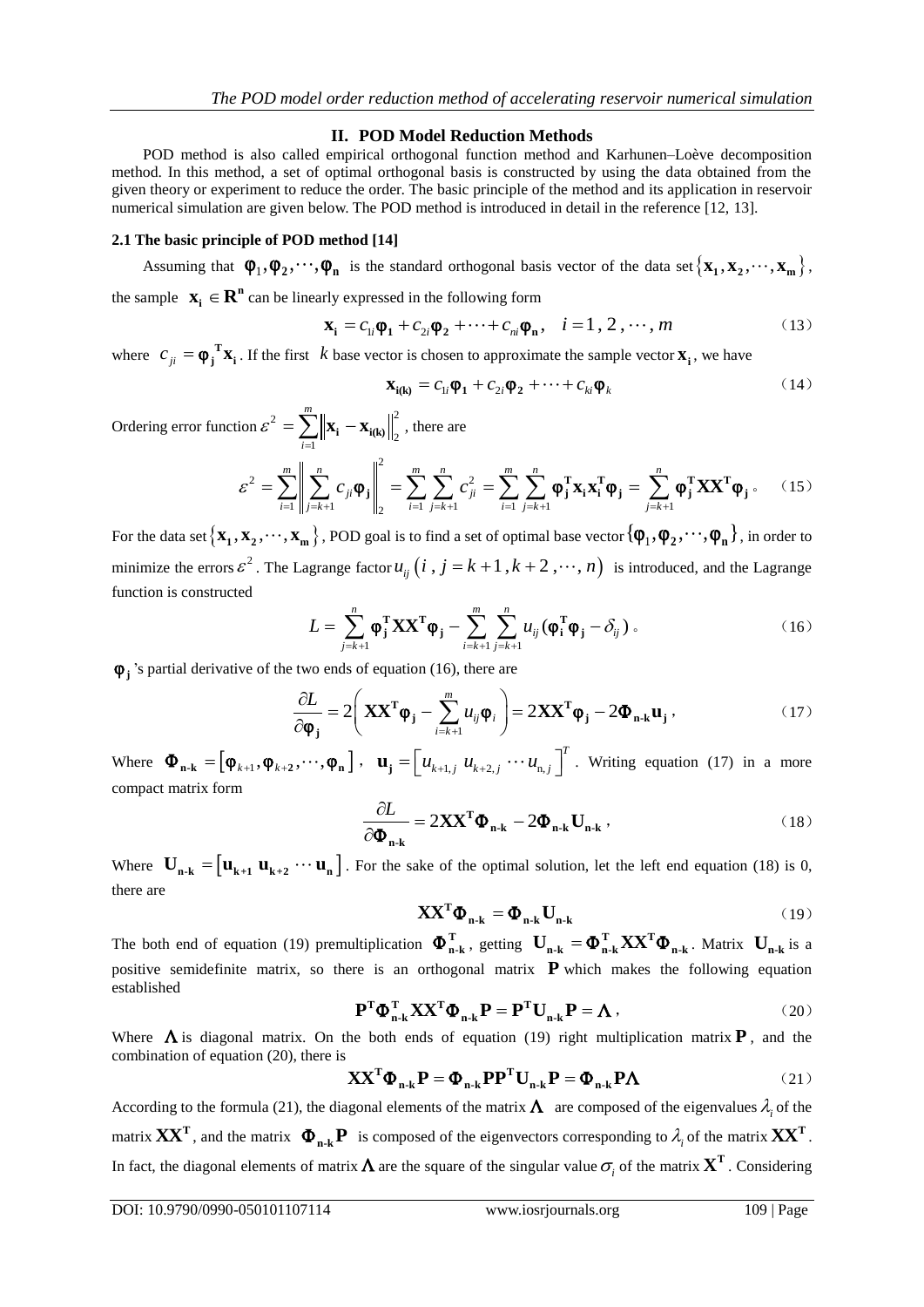that the orthogonal matrix is guaranteed under the Frobenius norm  $\|\bullet\|_F$ , we get<br>  $\varepsilon^2 = \|\mathbf{X}^T \mathbf{\Phi} - \mathbf{F}\|^2 = \|\mathbf{X}^T \mathbf{\Phi} - \mathbf{P}\|^2 = \text{trace} \left\{ (\mathbf{X}^T \mathbf{\Phi} - \mathbf{P})^T \mathbf{Y} \right\}$ 

that the orthogonal matrix is guaranteed under the Frobenius norm 
$$
\|\bullet\|_F
$$
, we get  
\n
$$
\varepsilon^2 = \left\| \mathbf{X}^T \boldsymbol{\Phi}_{\mathbf{n} \cdot \mathbf{k}} \right\|_F^2 = \left\| \mathbf{X}^T \boldsymbol{\Phi}_{\mathbf{n} \cdot \mathbf{k}} \mathbf{P} \right\|_F^2 = trace \left\{ \left( \mathbf{X}^T \boldsymbol{\Phi}_{\mathbf{n} \cdot \mathbf{k}} \mathbf{P} \right)^T \mathbf{X}^T \boldsymbol{\Phi}_{\mathbf{n} \cdot \mathbf{k}} \mathbf{P} \right\} = trace \left\{ \mathbf{\Lambda} \right\}.
$$
 (22)

In order to obtain the minimum error, the diagonal elements of the matrix  $\Lambda$  need to select the last  $n - k$  singular value of the matrix  $X<sup>T</sup>$ . In this way, there will be min  $\varepsilon<sup>2</sup> = \sum_{i} \sigma_i^2$ 1  $\min \varepsilon^2 = \sum_{n=1}^{\infty}$  $\sum_{j=k+1}$ <sup>*U*</sup> *j*  $\varepsilon^2 = \sum \sigma_i^2$  $=\sum_{j=k+1}^{\infty}\sigma_j^2$  .

The discussion concluded from above that, when choosing the right singular value vector  $\{v_i\}_{i=1}^k$  $\mathbf{v}_i \}_{i=1}^{\kappa}$  of matrix  $X^T$  as *k* dimensional POD base vector  $\{\varphi_i\}_{i=1}^k$  $\varphi_i \bigg\rangle_{i=1}^k$ , which not only satisfies the optimality conditions, and has obtained the minimum error. The minimum error is The minimum error is the square sum of the last  $n - k$  singular values of the matrix.

Usually in the input / output system, the larger eigenvalues correspond to the main features of the system. We choose the *k* POD basis vector  $\{\boldsymbol{\varphi}_i\}_{i=1}^k$  $\varphi_i \bigg|_{i=1}^k$  to represent the original vector more features. Setting  $I(k)$  $\frac{1}{i}$  /  $\frac{1}{i}$ *k n*  $i$  /  $\sum_i \lambda_i$  $\overline{i=1}$  /  $\overline{i}$  $I(k) = \sum_{i=1}^{k} \lambda_i / \sum_{i=1}^{k} \lambda_i$  $=\sum_{i=1}^k \lambda_i / \sum_{i=1}^n \lambda_i$ ,  $\lambda_i$  (*i* = 1, 2, ..., *n*) is descending order eigenvalue of correlation matrix. If  $I(k) \ge d$ %, *k* POD basis vectors  $\{\boldsymbol{\varphi}_i\}_{i=1}^k$  $\varphi_i$ <sup>k</sup><sub>i $=$ 1</sub> maintain *d*% characteristic information of the original data set  $\left\{\mathbf{x_i}\right\}_{i=1}^k$  $\mathbf{x}_i \bigg|_{i=1}^k$ , which  $k$  satisfies the

set 
$$
\{X_i\}_{i=1}
$$
, which *k* satisfies the  

$$
k = \min\left\{i \middle| I(k) \ge d\%, i = 1, 2, \cdots, n\right\}.
$$
 (23)

#### **2.2 Application of POD method in reservoir simulation**

In order to construct a POD basis vector, the first we need to run a full order reservoir simulator (also known as the training process), and to preserve the state vector **x** of each time step (also called the snapshot, including the oil pressure  $p_o$  and the water saturation  $S_w$  of all grids). Because of pressure and saturation with different physical properties, we use matrix  $\mathbf{X}_p$ ,  $\mathbf{X}_s$  to preserve  $p_o$ ,  $S_w$  respectively (hereinafter abbreviated as  $p$  and  $S$ ):

$$
\mathbf{X}_p = \left[ \mathbf{x}_p^{-1} \ \mathbf{x}_p^{-2} \ \cdots \ \mathbf{x}_p^{-m} \right], \qquad \mathbf{X}_S = \left[ \mathbf{x}_S^{-1} \ \mathbf{x}_S^{-2} \ \cdots \ \mathbf{x}_S^{-m} \right] \tag{24}
$$

Assuming that the number of grids in the reservoir model is N, then each vector  $\mathbf{x}_p^i$ ,  $\mathbf{x}_s^i$  (Superscript *i* denotes the number of snapshots)in the matrix  $\mathbf{X}_p$  and  $\mathbf{X}_s$  is N dimension, however, the dimension of the state vector **x** of the system is:  $n = 2N$ . The snapshot needs to be calculated mean value after the snapshot is obtained:

$$
\overline{\mathbf{x}}_p = \frac{1}{m} \sum_{i=1}^m \mathbf{x}_p^{i}, \qquad \overline{\mathbf{x}}_S = \frac{1}{m} \sum_{i=1}^m \mathbf{x}_S^{i}
$$
 (25)

And each snapshot in the data matrix 
$$
\mathbf{X}_p
$$
 and  $\mathbf{X}_S$  is subtracted from the mean:  
\n
$$
\hat{\mathbf{X}}_p = \left[ \mathbf{x}_p^{-1} - \overline{\mathbf{x}}_p, \mathbf{x}_p^{-2} - \overline{\mathbf{x}}_p, \cdots, \mathbf{x}_p^{-m} - \overline{\mathbf{x}}_p \right]
$$
\n
$$
\hat{\mathbf{X}}_S = \left[ \mathbf{x}_S^{-1} - \overline{\mathbf{x}}_S, \mathbf{x}_S^{-2} - \overline{\mathbf{x}}_S, \cdots, \mathbf{x}_S^{-m} - \overline{\mathbf{x}}_S \right]
$$
\n(26)

Implementing the above POD reduction process for the matrix  $\hat{\mathbf{X}}_p$ , the basis vector matrix  $\mathbf{\Phi}_{lp}$  and  $\mathbf{\Phi}_{ls}$  are obtained, and we combine the two matrices to obtain basis matrix  $\Phi$ <sub>l</sub>, which includes l columns, and  $l = l_p + l_s$ . At this point, the full order state vector **x** of the original system can be approximately expressed as:

$$
\mathbf{X} \approx \mathbf{\Phi}_l \mathbf{Z} \tag{27}
$$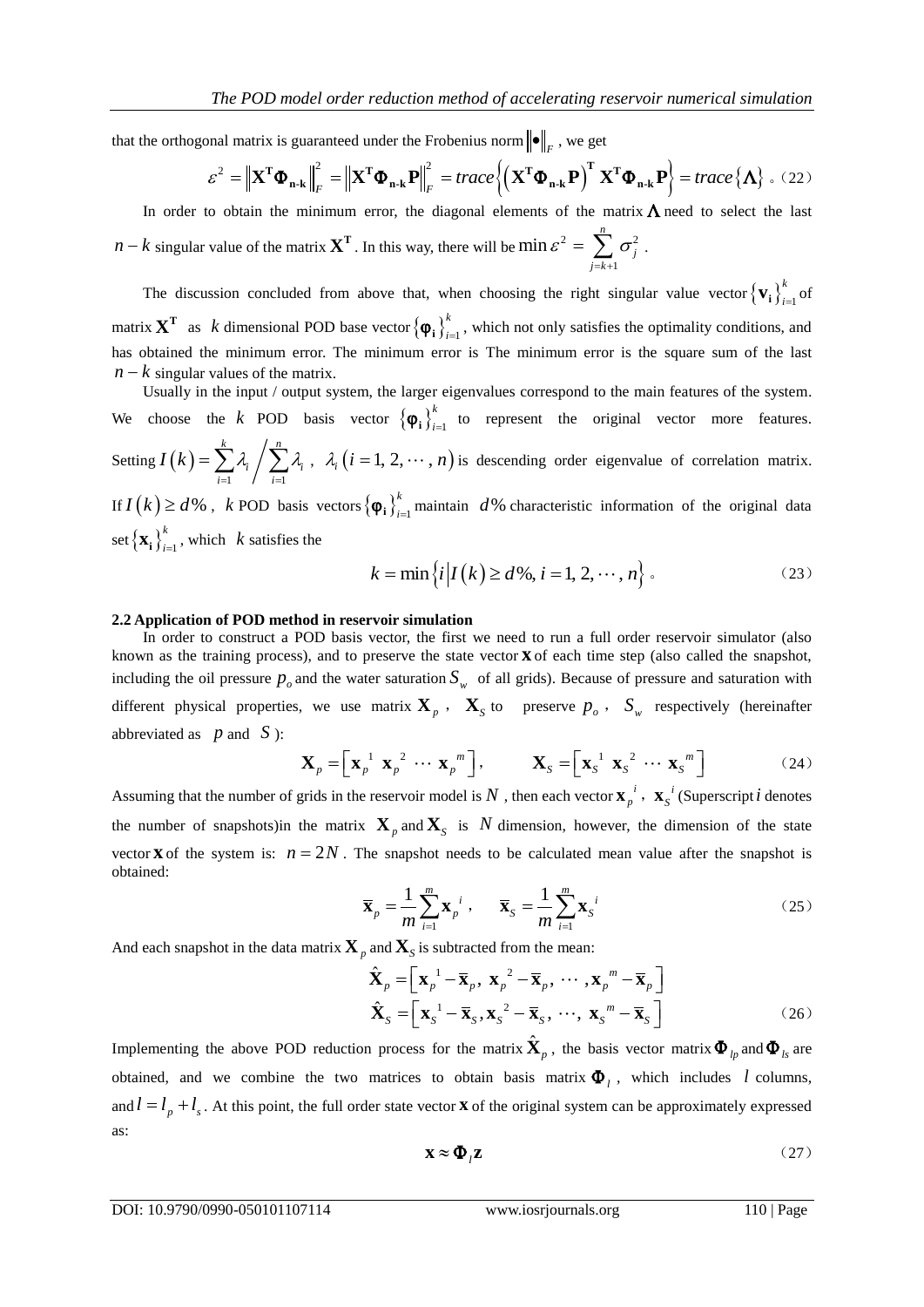The equation (27) is removed the subscript and substituted equation (12), we have  
\n
$$
\Phi \mathbf{z}_k = \mathbf{f}_k(\mathbf{u}_k, \Phi \mathbf{z}_k, \Phi \mathbf{z}_{k-1})
$$
\n(28)

Equality both ends left multiply at the same time  $\pmb{\Phi}^{\mathit{T}}$ 

$$
\mathbf{z}_{k} = \mathbf{\Phi}^{T} \mathbf{f}_{k} (\mathbf{u}_{k} \mathbf{\Phi} \mathbf{z}_{k} \mathbf{\Phi} \mathbf{z}_{k})
$$
 (29)

This achieves the purpose of reducing the order of the original system, the dimension of the state variable is reduced from  $n = 2N$  to  $l = l_p + l_s$ . The Newton iteration method is used to solve the nonlinear equations (29). Because of the low dimension of the state variables, the computational complexity can be greatly reduced.

#### **III. Example Verification**

A numerical example in the literature [11] is used. In this example, a two-dimensional oil-water two phase anisotropic reservoir is described. Its grid is divided into 21 \* 21, and the distribution of permeability and porosity is shown in Figure 1, 2. The related parameters of reservoir model: thickness h=2m, length and width of grid  $\Delta x = \Delta y = 33.33 \text{m}$ , the viscosity of the crude oil  $\mu_o = 5 \text{mPa} \cdot \text{s}$ , formation water viscosity  $\mu_w = 1 \text{mPa} \cdot \text{s}$ , comprehensive compression coefficient  $c_t = 3.0 \times 10^{-3} \text{MPa}^{-1}$ , the original formation pressure  $p_i = 30 \text{MPa}$ , borehole radius  $r_{well} = 0.114 \text{m}$ , the end point relative permeability of oil phase  $k_{ro}^0 = 0.9$ , the end point relative permeability of water phase  $k_{rw}^0$  =0.6, oil phase Corey index  $n_o$  =2.0, water phase Corey index  $n_w$  =2.0, residual oil saturation  $S_{or}$  =0.2, irreducible water saturation  $S_{wc}$  =0.2. We use anti five point method well pattern to produce. Center has a water injection well, and four corners have four production wells. We ignore gravity and capillary force.



**Fig.1** Permeability distribution of reservoir model **Fig.2** Porosity distribution of reservoir model



The numerical example is simulated by a fully implicit processing. We modify the source code to achieve POD model reduction process and verify the validity of the method. It is divided into training and forecasting two processes:

#### **(1) Training process**

The bottom hole pressure of production well is 29.5MPa, the bottom hole flow of injection well is  $0.0015 \text{m}^3/\text{s}$ . We run the full order simulator for 1400 days and save the results of the 66 time steps. The pressure matrix retains 37 singular values, saturation matrix retains 38 singular values, and the dimension of the base matrix  $\Phi_l$  of POD is  $2N \times l$ , of which  $l = 37 + 38 = 75$ . This means that the full order simulator is required to

solve  $2N = 882$  unknown variable, while the reduced order only needs to solve 75 variables.

In the training process, the comparison between the full order reservoir simulator and the reduced order simulator using POD method is shown in figure 3, 4.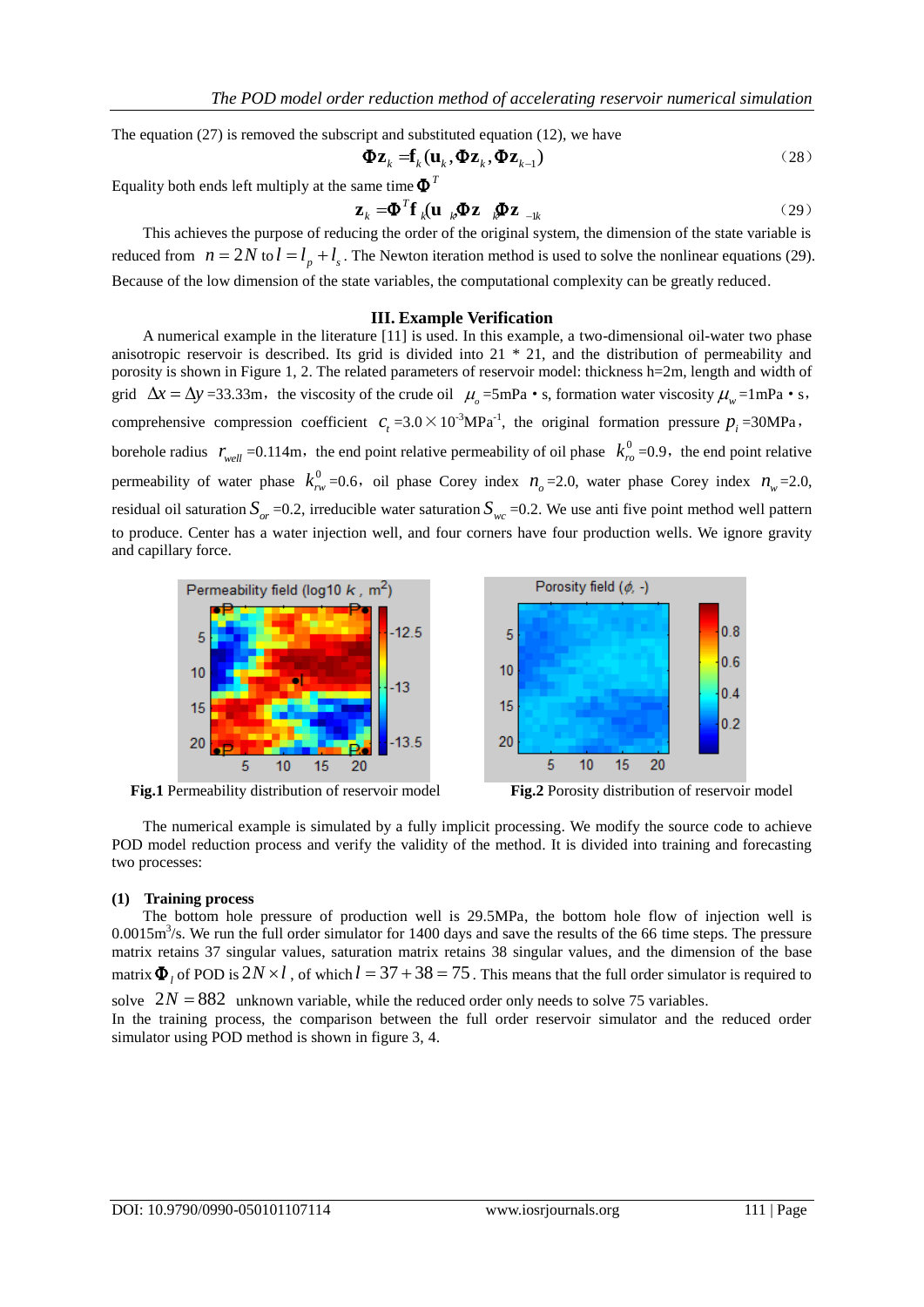

**Fig.3** Oil production contrast of four production wells (training process)



**Fig.4** Water production contrast of four production wells (training process)

In this paper, the average relative error is used to measure the accuracy of the approximation. For example, the average relative error of oil production of per well is defined as:

$$
\overline{E}_{o}^{m} = \frac{1}{n_{t}} \sum_{i=1}^{n_{t}} \left| (\mathbf{q}_{o}^{m,i} - \mathbf{q}_{o,POD}^{m,i}) / \mathbf{q}_{o}^{m,i} \right|
$$

Where *i* indicates time step;  $n_t$  indicates total number of time steps;  $q_o^{m,t}$  $\int_{0}^{m,t}$  indicates the oil production of the full order simulator for the first *i* step of production well *m*;  $q_{o,t}^{m,i}$  $\frac{m,l}{\rho,POD}$  indicates the oil production of the reduce order simulator for the first *i* step of production well *m*. Similarly, the average relative error  $\bar{E}_{w}^{m}$  of water production in each production well can be defined.

During the training process, the average relative error of oil production and water yield of four production wells is shown in Table 1.

**Table 1** Oil production、water production average relative error of four production wells (training process)

| Average relative error % |         | well1   | ີ<br>well2 | well3   | ັ້<br>well4 |
|--------------------------|---------|---------|------------|---------|-------------|
| $\Box$ m                 | 0.00726 | 0.01071 | 0.01032    | 0.01125 |             |
| $\Box$ m<br>∸<br>w       | 0.01819 | 0.02315 | 0.0184     | 0.00001 |             |

The above results indicate that in the training process, oil production and water production of four production wells of reduce order and full order simulator are almost identical, the average relative error is very small, but the simulation time is increased nearly 3 times, the running time of the full order simulator is 35.527s, and the running time of reduction simulator is 12.019s.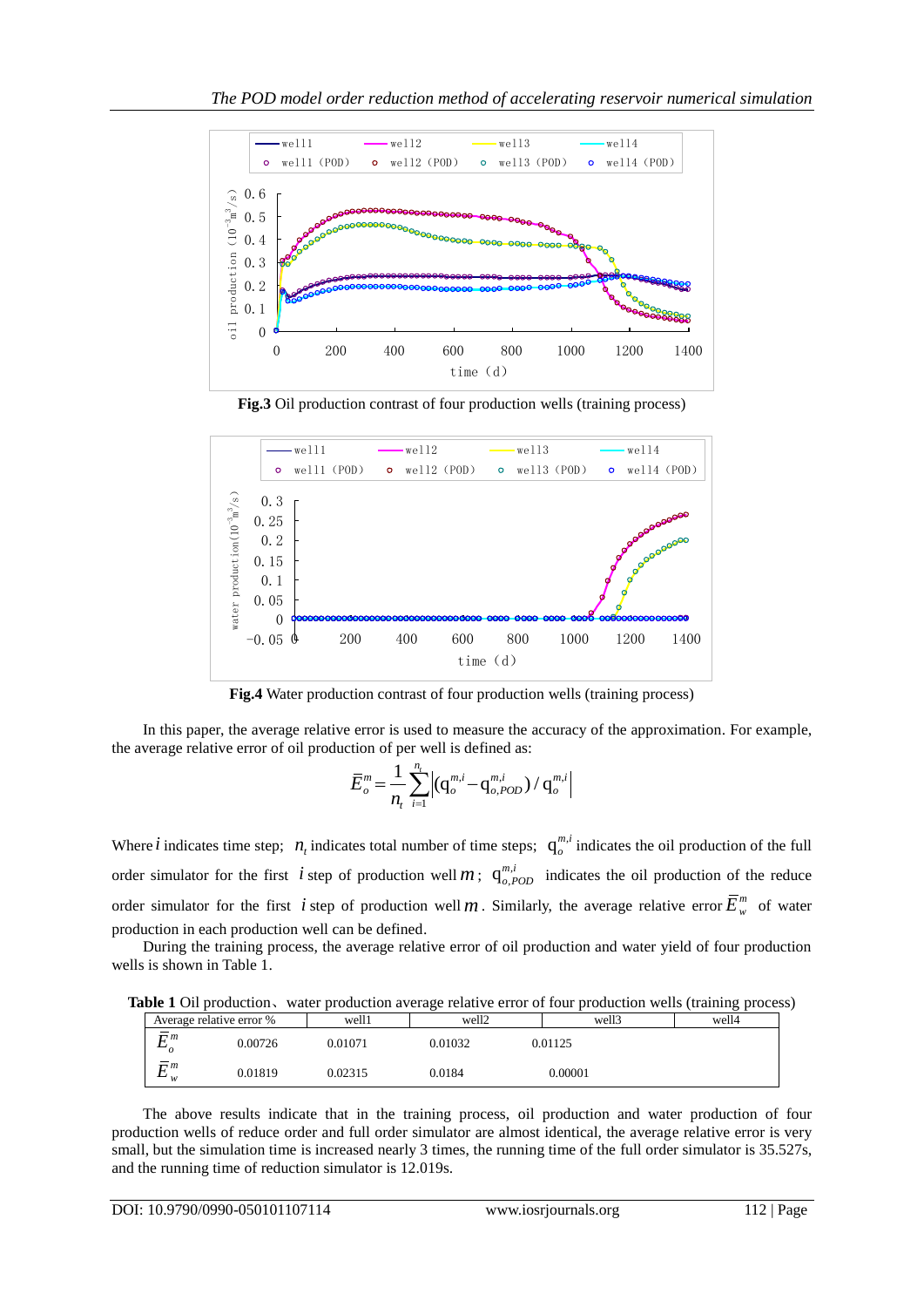# **(2) Forecasting process**

The base matrix  $\Phi$ <sub>l</sub> obtained by the training process is used to verify the predictive ability of the POD reduced order model. At this time, the bottom hole pressure of production wells is changed to 28.5MPa, and the flow rate at the bottom of the injection well remains unchanged. The comparison between the full order simulator and the reduced order simulator is shown in figure 5, 6.



**Fig. 5** Oil production contrast of four production wells (prediction process)



**Fig. 6** Water production contrast of four production wells (prediction process)

In the forecasting process, the average relative error of oil production and water yield in four production wells is shown in Table 2.

**Table 2** Oil production、water production average relative error of four production wells (prediction process)

| average relative error % |        | well1  | well2  | well3     | well4 |
|--------------------------|--------|--------|--------|-----------|-------|
| $\overline{r}$ m         | 4.8514 | 4.5452 | 2.9597 | 1.752     |       |
| $\overline{m}$<br>-<br>w | 2.5149 | 1.8732 | 2.0556 | $_{0.01}$ |       |

The results show that when the production schedule of forecasting process and training process are different, the average relative error of the reduced order and the full order simulator is improved, but it is still within the reasonable range of 5%. At this time, the simulation time also increases by nearly 3 times. The full order simulator runs for 35.851s, and the running time of the reduced order simulator is 12.404s.

# **IV. Conclusion**

- 1) The application of POD model reduced order method to reservoir simulator can greatly reduce the dimension of reservoir model, and improve the operation speed of the simulator by nearly 3 times.
- 2) When the production schedule of the training and forecasting process is different, the average relative error of the reduced order simulator is improved, but still in a reasonable range of 5%.
- 3) The improvement of the operation speed of the reservoir simulator provides an important solution for the practical application of the reservoir production optimization and history matching.